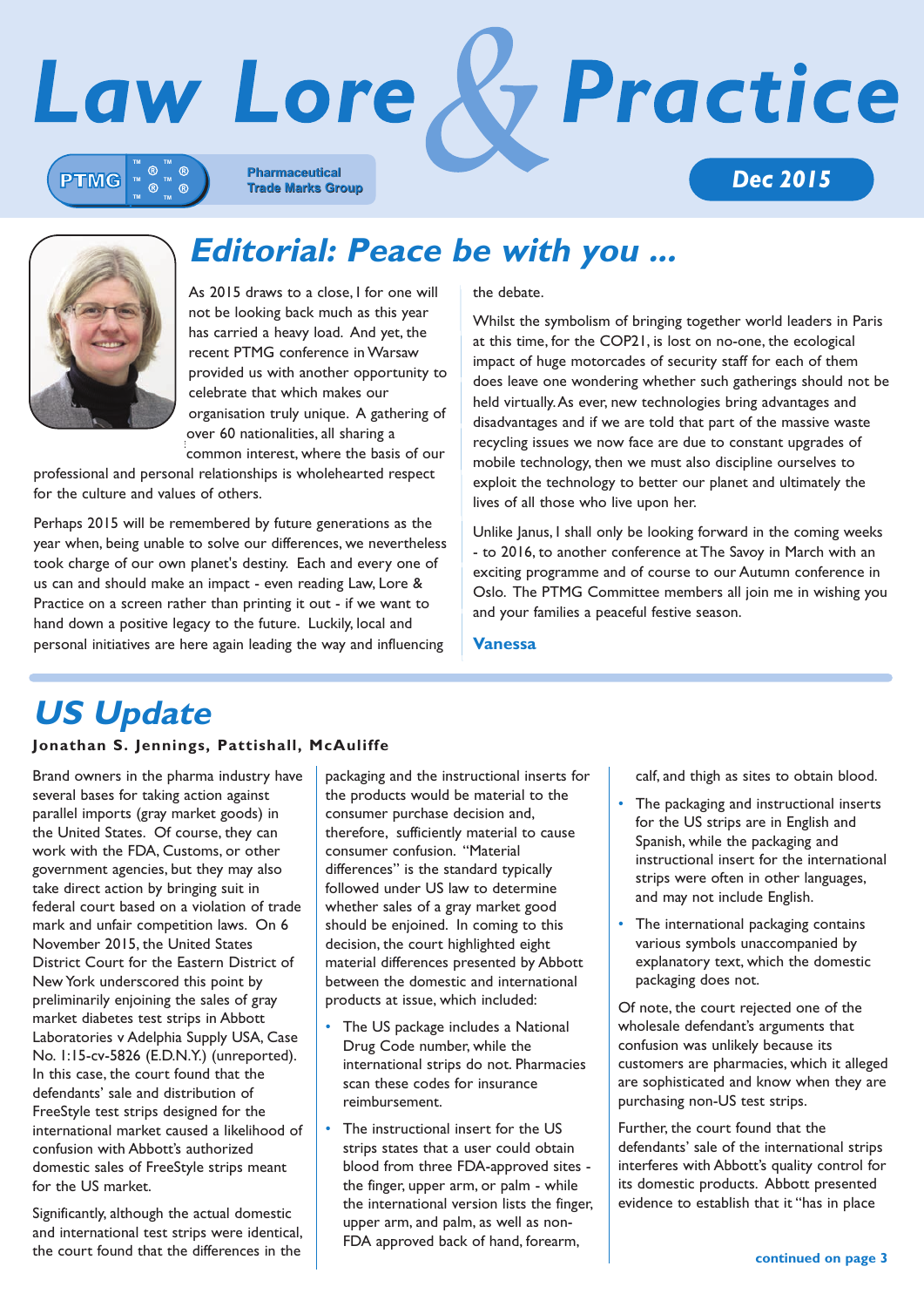### **Words from the Chair**



Another year has almost passed and here comes our final 2015 issue of LL&P. I feel the PTMG Conferences in 2015 went very well. At least we got a lot of very friendly feedback.

We started with our Spring Conference in Venice in March. Both the city and the hotel were anticipated to be great and I must say that both fully met our expectations. I will never forget the guided tour of the St. Marc's Basilica (especially the moment when the dark church was suddenly illuminated) just before our optional dinner on the first night. That was really an amazing experience. And it will probably not happen too often in the future that we are taken by fancy boats to the Gala Dinner which in Venice was held in another outstanding location.

It has been a thrilling experience for me personally to chair my first PTMG Conference in Warsaw in Autumn. The longer it went on the more I enjoyed it. It felt like a surfer riding on a wave. I think we were really blessed this time with a wonderful group of speakers who had invested a lot of time and efforts which resulted in excellent presentations. For many of us Warsaw as a city was quite a pleasant surprise and even the weather was very nice for this time of the year. And I should not forget the brilliant evening venues. My personal highlight was the appearance of the ballet dancers on the staircase of the National Theatre!

I am very glad that we are going back to the legendary Savoy Hotel in London next Spring (especially since I missed it last time) and so far it seems that we have been able to develop an interesting programme which will be published soon. Registration will start in January. If you do not wish to end up on some waiting list please make sure to register promptly after registration has opened.

I wish all the PTMG members, your families and friends a Merry Christmas and a Happy New Year. Let us all hope and pray for a more peaceful year 2016!

Frank Meixner

## **Alleged ambiguity of Alzheimer and Parkinson medicines**

**Johannes Furhmann, Bomhard IP**

OHIM's Fourth Board of Appeal recently took a noteworthy position concerning Alzheimer and Parkinson medicines (decision of 22 July 2015, Case R 568/2015-4).

To settle an opposition against its mark, the applicant intended to exclude those goods from class 5, which were of the opponent's concern, namely pharmaceutical preparations relating to dementia, Alzheimer's disease or Parkinson's disease. The applicant consecutively filed two different limitations, both of which were considered inadmissible by the Board of Appeal.

While requesting some further amendments, the applicant in particular requested to add at the end of class 5: "none of the foregoing being pharmaceutical preparations relating to dementia, Alzheimer's disease and Parkinson's disease".

A few weeks later, the applicant requested a slightly amended limitation to "none of the foregoing being pharmaceutical preparations relating to the field of neuroscience, including dementia, Alzheimer's disease and Parkinson's disease".

Interestingly, the Board of Appeal was of the opinion the limitations would not be admissible as not meeting the requirement of clarity and precision. Allegedly, the disclaimers would be ambiguous as it would not be possible to clearly identify the nature of these pharmaceutical preparations, since the causes of these diseases are still not fully known.

This position of the Board of Appeal is surprising, in particular considering that a limitation to a specific therapeutic indication is generally accepted under

EU jurisprudence to define a specific sub-category (see ECJ, case C31/14 P (PRAMINO v PREMENO)). In addition, already in its decisions RESPICORT v RESPICUR and ZURCAL v ZUFAL, the General Court made it clear that a limitation to an active ingredient is insufficient to clarify a pharmaceutical product's therapeutic indication. The Court took into consideration that a given medical condition can often be treated using a number of types of medication with different dosage forms and containing different active ingredients. One could well argue that when excluding Alzheimer or Parkinson medicines from the application, it is clear for the public that any goods that are potentially used for the curing of these diseases, irrespective of their active ingredient, are not covered by the mark.

As regards the second limitation, the Board of Appeal noted that it merely enlarged the first disclaimer to the field of neuroscience in general and that would be inadmissible for that reason alone. However, this refusal by the Board of Appeal also surprises. By adding "not in the field of neuroscience", the applicant excluded further goods and not less. The denial of that addition would prohibit the trade mark owner from further excluding a wider range of goods.

Overall, a limitation to a specific therapeutic indication must, despite this decision of the Board of Appeal, still be considered a suitable way on how to stay away from another specific pharmaceutical field. However, the decision shows that caution is demanded even with rather seemingly straightforward limitations.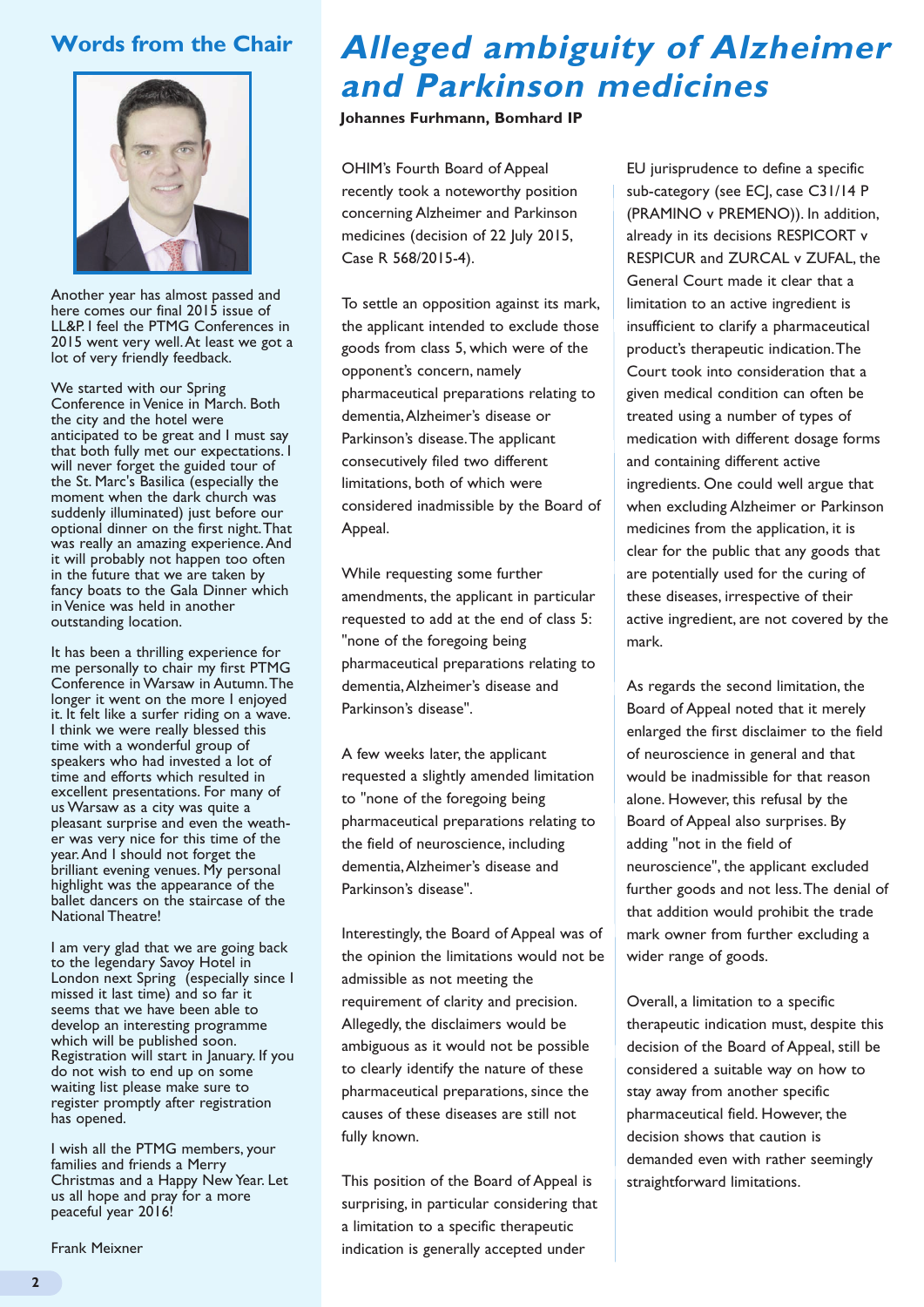### **Trade marks win over secrecy in German banking**

**Magnus Hirsch, SKW Schwarz Rechtsanwälte, Frankfurt**

With its 21 October 2015 decision, the German Federal Supreme Court materially strengthened the trade mark owner's position facilitating the enforcement against counterfeiters. While until now the trade mark owner was forced to file for criminal action in order to obtain the name and address of a bank account holder, the highest German court now confirmed that banks have to disclose the name and address of the account holder where a bank account has been used to receive monies resulting from sales of counterfeits.

In the specific case, the plaintiff, a licensee for manufacturing and distribution of Davidoff perfumes, conducted test purchases through the internet platform of eBay and money was paid to a bank account at the Stadtsparkasse Magdeburg. Yet, the plaintiff was not able to find out who the seller of the counterfeit perfume was. Therefore it turned to the Sparkasse requesting information on the name and address of the bank account, a claim which was refused by the Sparkasse with reference to banking secrecy. The plaintiff took the case to court and in the first instance, the District Court ordered that the bank had to disclose who the account owner was, while the Appellate Court overruled and rejected the claim.

Then, the German Federal Supreme Court suspended the proceedings, asking the European Court of Justice whether a provision allowing a banking institution to invoke banking secrecy in order to refuse to provide, pursuant to Article 8(1)(c) of the Enforcement Directive (2004/48/EC), information concerning the name and address of an account holder complied with the Directive. On 16 July 2015, the European Court of Justice decided that Art. 8 (3) (e) of the Enforcement

Directive had to be interpreted in that a national provision which allows, in an unlimited and unconditional manner, a banking institution to invoke banking secrecy in order to refuse to provide information concerning the name and address of an account holder was against the Enforcement Directive. This decision was subject national courts to decide on each of such provisions whether such general, unlimited and unconditional right of refusal was granted. In addition, the national courts would have to evaluate whether there were other means for the trade mark owner to obtain the respective information.

Now, everyone was eager to see what this would mean in the specific case and it took only three months for the German Federal Supreme Court to decide that a bank cannot- on the basis of banking secrecy- refuse to disclose the name and address of a bank account holder of an account that was used for selling counterfeit items. Both the right to data protection of the account owners and the constitutional professional freedom of the bank have to stand back against the constitutional right of the trade mark owner for protection of its intellectual property and an effective enforcement of same. What has now been decided for the banking secrecy will likely apply to other rights to refuse to give evidence. Needless to say that this is true not only for perfumes but for pharmaceuticals too.

#### **continued from page 1**

and abides by established, legitimate, substantial, and nonpretextual qualitycontrol measures" for its FreeStyle strips.

Abbott convinced the court that the sale of test strips outside of its quality control would diminish the value of Abbott's trade mark, because, for example, it could not "execute effective targeted recalls, since it will not know in what country the product to be recalled can be found. Instead, it will be forced to recall none or all of a product."

Following this decision on 20 November 2015, Abbott moved to amend its complaint by adding 53 new defendants to the case — primarily US based wholesalers of gray market FreeStyle test strips — and moved for injunctive relief against these parties as well.

This case is still pending and the injunction is only preliminary and not permanent, but it offers support for companies seeking to enjoin the sale of gray market pharmaceutical and medical products in the United States. One important takeaway from this case is that even if the domestic and international products are otherwise identical, brand owners have a cause of action under the trade mark laws against materially different pharmaceutical products even where material differences exist only between the packaging and inserts.

## **91st PTMG Conference**

### **The Savoy London**

**14th - 15th March 2016**

**Registration will open mid January**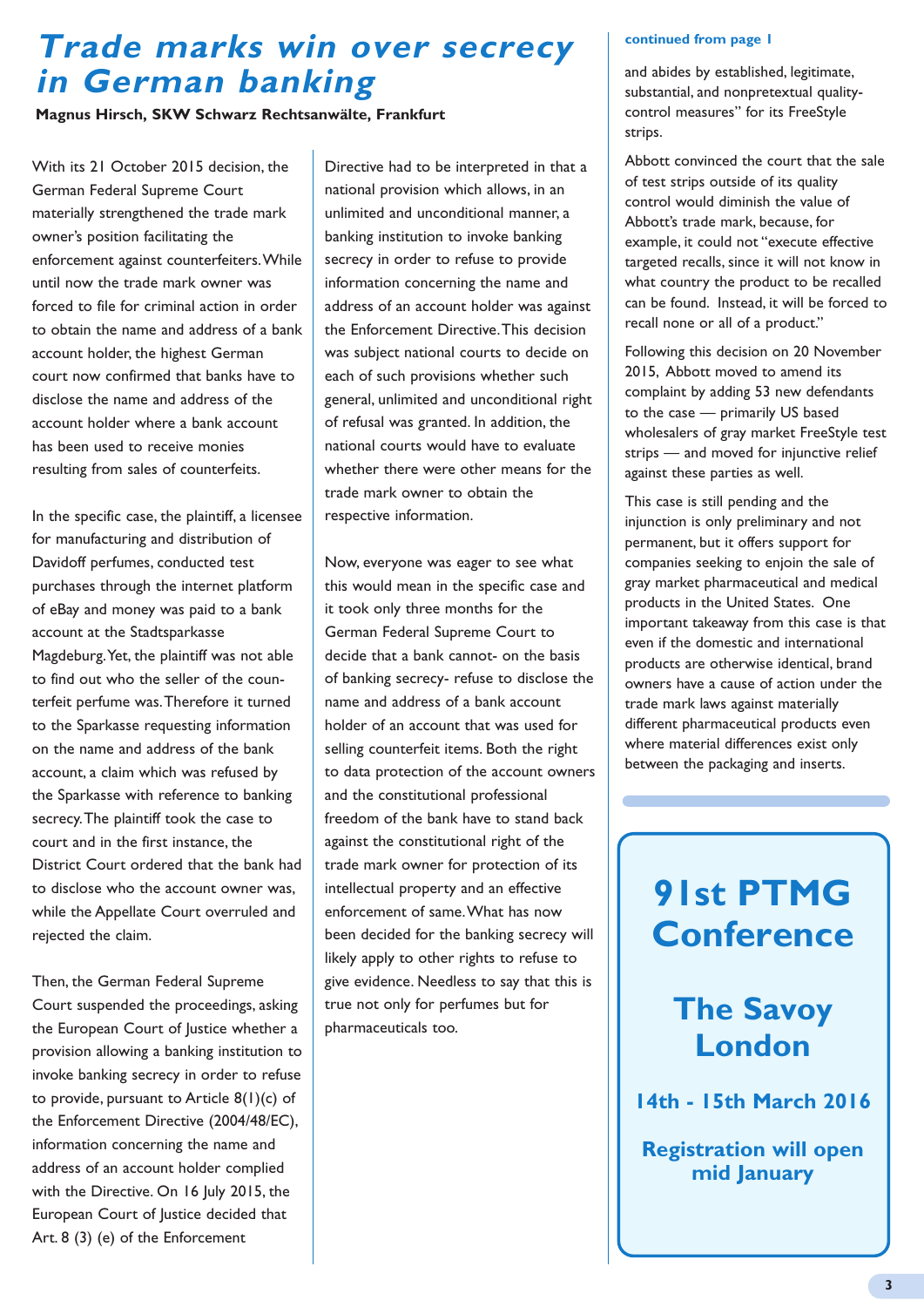# **International Update**

#### **Canada**

#### **Christina Settimi, Bereskin & Parr LLP, Toronto, Canada**

Although pharmaceutical counterfeiting has not, historically, been a problem of significant magnitude in Canada, with counterfeit health products on the rise globally, fraudulent drugs are increasingly showing up in Canada's supply chain, not only through unregulated Internet sites, but also through legitimate licensed pharmacies. For example, in August of 2015, US government prosecutors indicted online Canadian pharmacy Canada Drugs Ltd. on an array of charges, including the sale of counterfeit versions of the cancer drug Avastin to doctors across the United States.

Until recently, Canada did not have an effective regime for enforcement against counterfeit pharmaceuticals and other counterfeit goods. However, Canada's anti-counterfeit regime recently received a significant overhaul with the coming into force of Bill C-8, the Combatting Counterfeit Products Act (the CCPA). The CCPA, which was part of a broader set of significant amendments to Canadian copyright and trade mark laws, introduced a number of sweeping changes aimed at providing trade mark and copyright owners with new ammunition to challenge counterfeit goods.

#### **New Civil Causes of Action and Criminal Sanctions**

Among the changes introduced to the Trade Marks Act by the CCPA is an expanded definition of infringement, as well as an express statutory prohibition against the unauthorized importation and exportation of goods bearing a trade mark that is "identical to, or…cannot be distinguished in its essential aspects from" a registered trade mark. New criminal sanctions relating to registered marks were also added, making the sale, distribution, possession, importation or exportation of counterfeit goods a criminal offence subject to substantial fines and/or possible jail time.

#### **New Border Provisions**

As a corollary to the express prohibitions against importation and exportation of counterfeit goods, Canadian customs officers have been granted expanded powers of search, seizure and detention. An IP rights holder – that is, a registered copyright or trade mark owner – may obtain targeted assistance from the Canada Border Services Agency (CBSA) by filing a "Request for Assistance" which sets out its trade mark rights (and/or copyrights) and requests border officials to detain commercial shipments suspected of containing counterfeit goods. If

suspected counterfeit goods are discovered, customs officers are permitted to temporarily detain the goods for a period of five days, in the case of perishable items, and ten working days for non-perishable items, and to exchange information about the items detained with the IP rights holder. To extend the detention period, the rights holder will need to bring a court action to enforce Bill C-8's prohibitions on counterfeit goods bearing a registered trade mark (and/or pirated works that infringe copyright), and provide notice of the court action to the Minister before the detention period expires.

Border officers also have the ability to provide registered copyright and trade mark owners with samples of the detained goods for inspection, as well as other identifying information about the goods to assist the registered owner in deciding whether to initiate legal proceedings against the importer or source.

#### **Best Practices for Brand Owners**

Since most of the new enforcement mechanisms apply exclusively to registered trade marks, brand owners, particularly brand owners whose goods are subject to counterfeiting, such as pharmaceuticals, should carefully review their trade mark portfolios to ensure that they have the necessary trade mark registrations in place to enable them to take advantage of the new regime, both in terms of the marks protected, as well as the scope of the goods protected. Brand owners should also give consideration to proactively filing RFA forms with the CBSA, particularly given that there is no cost to do so (although the cost of storage of any goods seized or detained will eventually be borne by the registered owner). Finally, since a registered owner is only provided a short window of time in which to consider the detention and whether to initiate legal proceedings, any rights holder who files an RFA should have established procedures in place for reviewing detained goods quickly and deciding what, if any, action to take.

#### **Chile**

#### **Bernardita Torres Arrau, Porzio, Ríos & Asociados**

After five years of negotiations, Chile has joined the Trans Pacific Partnership Agreement (TPP).

The Intellectual Property Chapter of the TPP includes new obligations for the subscribing parties, which will have to be harmonized with the local rules currently in force.

For example, article 18.22 of the TPP establishes that "No Party shall require as a condition for determining that a trade

mark is well-known that the trade mark has been registered in the Party or in another jurisdiction, included on a list of well-known trade marks, or given prior recognition as a well-known trade mark".

However, article 20 letter (g) of the Chilean Industrial Property Law establishes that "may not be registered as marks (…) identical marks or marks that graphically or phonetically so resemble one another as to be confused with other marks registered abroad for the same products (…), insofar as the latter marks enjoy fame and renown in the relevant segment of the public that usually consumes or seeks out those products (…) in the country of origin of the registration".

Therefore, according to the TPP a wellknown mark would have to be recognized and protected in Chile, even if it has not been registered abroad. Nevertheless, up to this date the Trade Mark Office has only has rejected new applications on the basis of foreign well-known marks, if during the opposition proceedings it has been proved that the foreign mark is registered at least in its country of origin, being at the same time famous and notorious among consumers.

Once the TPP comes into force, the Chilean Trade mark Office will have to adapt the procedure of recognition of well-known marks in order to comply with article 18.22 of the Agreement.

#### **India**

#### **Ms. Samta Mehra, Remfry & Sagar**

Trade marks concerning medicinal and pharmaceutical preparations usually undergo strict examination, and their similarity to prior marks is adjudged keeping in mind the doctrine of dangerous consequences. While disparity in goods is usually considered a valuable defence to objections on relative grounds, this argument is rendered challenging vis-à-vis pharmaceutical/medicinal goods given the consequences involved and a consumer driven perspective unwilling to compromise on adverse effects. It also means precedents differentiating between medicinal and pharmaceutical preparations are scarce. In this context, the Bombay High Court's June 2015 verdict in Indchemie Health Specialities Pvt. Ltd v Intas Pharmaceuticals Ltd. is a significant one.

The plaintiff, Indchemie Health Specialities Pvt. Ltd., manufactured pharmaceutical preparations treating iron deficiency and had been selling their product under the mark Cheri since 1987. On learning of the defendant's (Intas Pharmaceuticals Ltd.) use of Multi Cherry (since 2012) for multivitamin supplements, the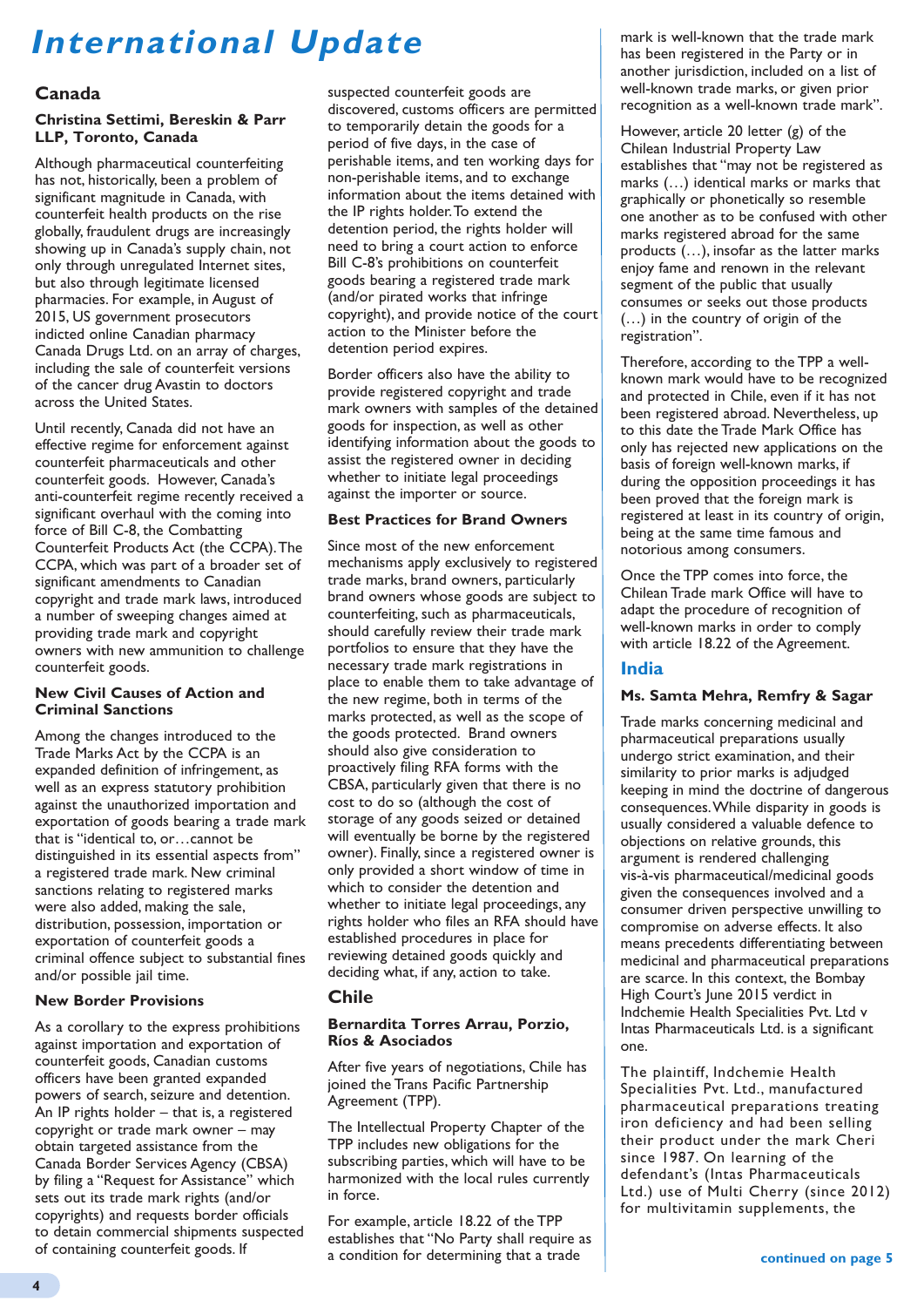### **International Update Continued**

plaintiff brought forth an action of infringement and passing off asserting its prior rights and seeking grant of injunction against the defendant's use of the said mark.

The defendant countered by making known the limitation imposed by the Registrar on Cheri - its specification had been restricted to 'pharmaceutical preparations' while 'medicinal preparations' had been struck off since Cheri/Cherry could be construed as descriptive of the latter on account of its medicinal properties. The defendant also argued that Cheri, a pharmaceutical preparation, was dissimilar in nature to the product Multi Cherry, a dietary supplement. For its part, the plaintiff asserted that though its registration had been limited to 'pharmaceutical preparations', the statutory definition of infringement was wider and protected against misuse re identical and similar goods, provided there was likelihood of confusion.

The court held that as the plaintiffs had specifically given up a claim over 'medicinal preparations', the word 'similar' for the purposes of determining infringement in the case at hand would have to be construed more narrowly than in the usual course and rights over the mark Cheri could not be extended to other goods for which protection was never meant to be in the first place. Further the plaintiff's product was a pharmaceutical preparation governed under the Indian Drugs and Cosmetics Act, 1940, whereas the defendant's product was essentially a proprietary food product governed under Indian Food Safety and Standards Act, 2006. While the former was a 'drug', therapeutic in nature, and meant to be used 'as directed by a physician', the latter was a food product to be consumed on a dietician's recommendation and one which clearly disclaimed it could prevent or cure any disease. Considering these factors, the court held there was sufficient evidence to say that the goods of the plaintiff and defendant were dissimilar. In its opinion, the facts also established that likelihood of consumer confusion was unlikely. Thus, it refused to injunct use of Multi Cherry.

The court's nuanced reasoning is a welcome comment on the blurred line between pharmaceutical products and dietary supplements. However, whether the factors considered will be as apparent to consumers rendering them impervious to confusion, is a question only time will settle.

#### **Kosovo**

#### **PETOSEVIC**

The Laws amending the Law on Trade marks and the Law on Patents entered into force in Kosovo on 8 September, 2015. The changes aim to bring Kosovo IP legislation in line with the European Union legislation. Below is the summary of the most important changes.

The Law amending the Law on Trade marks also does not introduce any changes to the substantive part nor to the trade mark registration procedure. However, the amendments introduce some changes and additions to the basic law.

As the basic law did not include provisions on reinstatement or restoration of rights, up until recently the parties relied on the provisions of the Law on Administrative Procedure as lex generalis. However, this law did not provide a subjective deadline upon which a party could request the reinstatement of rights; it only said that the request for restitution could be filed within a period of 10 days from the removal or elimination of obstacles, but no later than one year from the last day the omitted deadline expired. The new provision that has been added includes a subjective deadline, meaning that the holder can take action within a period of three months from the date they found out that a certain right had been lost and within the objective deadline of one year.

Another change concerns the renewal of trade marks. Up until now, if the holder wanted to limit the list of goods/services when renewing a certain trade mark, he had to file a separate request and pay an additional fee. The amendments make it possible to limit the list by filing the renewal request only.

The amendments also introduce changes to provisions related to the available remedies in case of trade mark infringement. The Law on Contested Procedure already covered most of the issues introduced by the amendments. However, an important change is that in addition to requesting the removal, confiscation and destruction of infringing goods, the plaintiff can now request the removal, confiscation and destruction of the materials and tools used in the production of these goods.

#### **Latvia**

#### **PETOSEVIC**

On 1 January 2016, the new Industrial Property Institutions and Procedures Act will enter into force in Latvia, bringing

some significant changes to the IP procedures in this country.

The new law will introduce a unified set of administrative procedure rules for all types of IP rights, as opposed to a separate set of rules, which is currently in force.

Under the new law, the period of time for trade mark applicant to reply to an opposition has been reduced from three to two months. The current mainly oral hearings in opposition and appeal proceedings will be replaced with the obligatory written exchange of arguments, with the possibility of oral hearings if one of the parties requests them or if the Board of Appeals decides they are necessary. Also, if the dispute is settled before the deadline to reply to an opposition expires, the new law provides for a 50 percent reimbursement of the opposition fees.

The appeal proceedings will also undergo some major changes as they will no longer be dealt with within the administrative procedure, but will be subject to the separate de novo civil court proceedings.

The law will also introduce new obligations and rights for the patent and trade mark attorneys. These obligations and rights have not been explicitly regulated so far.

#### **Libya**

#### **NJQ & ASSOCIATES**

This is to inform you that the trade marks Registrar confirmed that it would be possible to lodge renewal applications in respect of expired trade marks, regardless to their expiry date, until 31 December 2015. After said date, all expired (lapsed) trademarks will be treated as cancelled.

It is possible to issue registration certificates for expired applications after paying the normal renewal fee as well as paying the registration fee simultaneously.

To submit renewal applications or obtaining registration certificates, applicants are required to provide specimen of the mark, filing number, filing date, applicant details, class, and list of goods. No other documents are needed.

#### **Russia**

#### **PETOSEVIC**

The amendments to the Law on Protection of Competition were adopted in Russia on 5 October 2015 and will enter into force on 5 January 2016.

The most important change concerns Chapter 2 called "Unfair Competition", which now includes eight articles (141–148) instead of one, as various forms of unfair competition are defined in more detail.

**continued on page 6**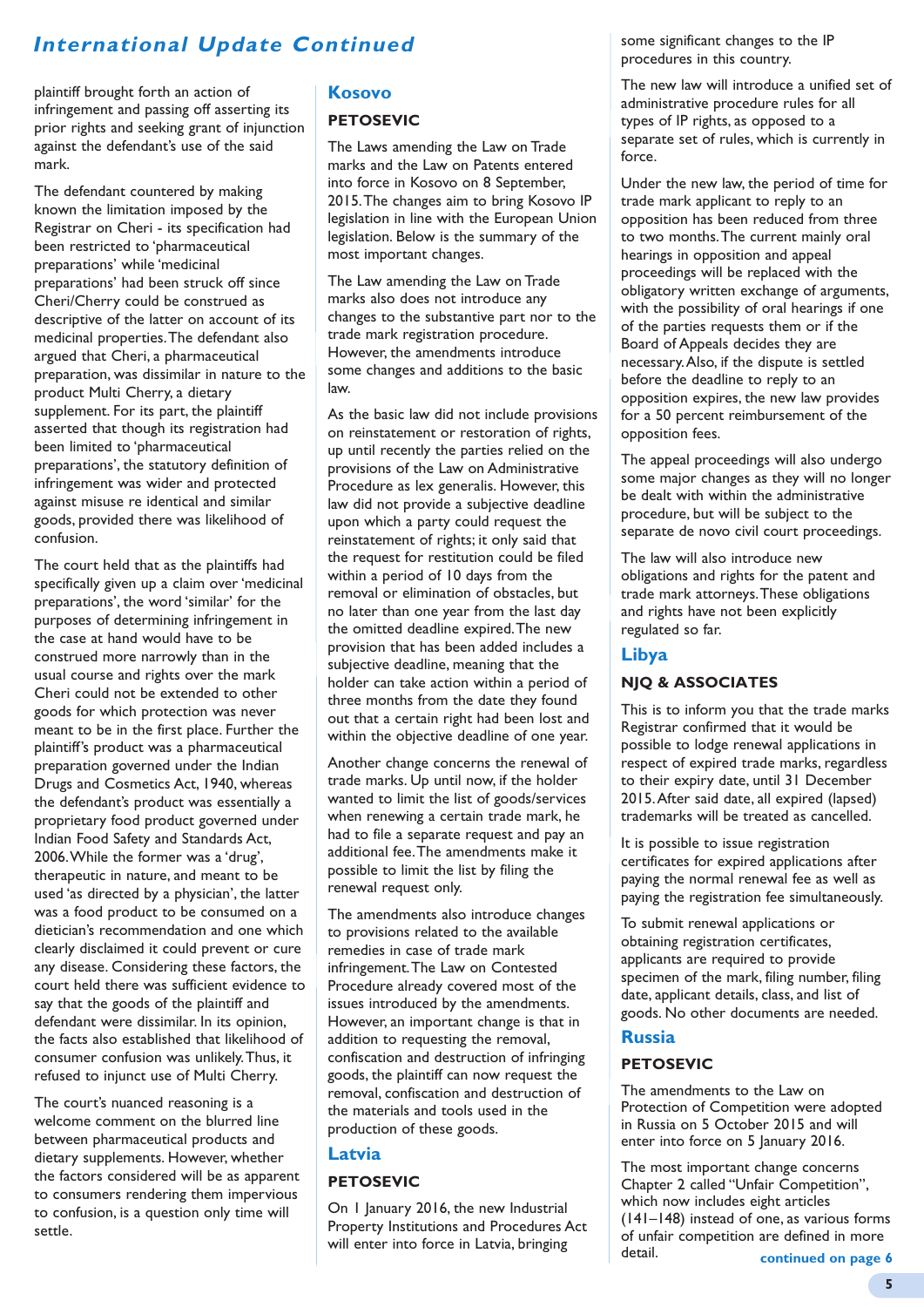### **International Update Continued**

#### **The new version of the law prohibits:**

- X Dissemination of false, inaccurate or misleading information that may cause damage to an economic entity or its business reputation (Art. 141);
- **X** Misleading others as to the price, quality, quantity, place of production or other characteristics of the goods (Art. 142);
- $\bar{x}$  Incorrect comparison of business entities or their goods, including the use of terms such as "the best", "first", "number one", "only", "exclusive", "just", without indicating characteristics or parameters of comparison that can be verified in practice (Art. 143);
- $\overline{x}$  Registration of IP rights in bad faith (Art. 144);
- **X**Commercialization of goods with illegally used IP rights (Art. 145);
- $\overline{X}$  Committing or omitting acts that can lead to confusion with regards to competing business entities or goods, including the illegal use of trade marks, service marks, company names, trade names, appellations of origin, or trade dress infringement (colors, packaging, design of retail space, corporate style, shop windows) (Art. 146);
- **X** Illegal disclosure of information (Art. 147);
- X Other forms of unfair competition (Art. 148).

#### **Serbia**

#### **PETOSEVIC**

A new decree on customs enforcement of intellectual property rights, modelled after the EU Regulation No. 608/2013, entered into effect in Serbia on 1 September,2015. This new decree was published in the Official Gazette No. 25 of 13 March 2015.

Under the decree, the trade mark owner's declaration of liability is incorporated in the Customs Watch Application and is no longer required as a separate document.

The new decree requires IP rights holders to provide more information on genuine goods, including technical information, distribution channels, etc. It remains to be seen how this will be applied in practice, as we have not yet filed any Customs Watch Application under the new regulation. However, at this point, the following additional information is required:

• Distinctive features of genuine goods (a scanned copy of presentation/guideline on

counterfeits would also be useful, if available)

- Places of production
- Relevant companies authorized importers/suppliers/manufacturers/ consignees/exporters
- Authorized traders (name, address and registration numbers of persons or entities)

The new decree provides for a simplified procedure for the destruction of goods, without a court order, if the holder of the goods consents to the destruction (explicitly or tacitly) within a deadline of 10 working days (three working days for perishable goods) and if the IP rights holder confirms that the goods are counterfeit and requests their destruction within the same deadline. This deadline cannot be extended unless the IP rights holder decides to file a lawsuit. The old decree allowed for a deadline extension of 10 working days in both cases (request for destruction of the goods under the simplified procedure or lawsuit). Moreover, the deadline to request a Customs Watch in ex-officio cases is now four working days, rather than three.

An important novelty is the introduction of the "small consignments procedure". Small consignments are postal or express courier consignments that contain three units or less or weigh less than two kilograms. However, as the customs authorities announced, dealing with small consignments requires certain technical adjustments that the Customs Administration has yet to implement, thus some delays are expected before this procedure is put into practice.

#### **United Kingdom**

#### **Rachel Conroy, Boult Wade Tennant**

#### **Background**

The Defendants proposed to import into the UK pharmaceutical products which had been sold in other EU Member States under the brand name Epanutin and affixing to them the name Phenytoin Sodium Flynn (phenytoin sodium being the pharmaceutical ingredient). The Claimant, Flynn Pharma Limited (Flynn Pharma), alleged that this would constitute an infringement under section 10(1) of the Trade Marks Act 1994 of its UK and CTM trade mark registrations for FLYNN in Class 5 because it is use of the identical sign for identical goods, and sought an injunction.

The Defendants sought to rely on two defences:

1 that such imports would not be an infringement because use of the word Flynn would be a description of the goods as allowed under section 11(2)(b) of the Act; or

2 that the reliance by Flynn Pharma on its trade mark rights under domestic legislation to stop these imports constitutes a disguised restriction on trade and is contrary to the free movement provisions of the Treaty on the Functioning of the European Union (TFEU).

#### **Decision**

Does the Defendants' use of the word FLYNN amount to trade mark use?

The Judge held that the Defendants' use of the word FLYNN is not a description of the goods. It is not a word associated with medicines or ingredients or otherwise denoting the qualities or characteristics of the medicine. It will be perceived by consumers as a mark of origin because there is no evidence that consumers will interpret the sign in the way the Defendants suggest, namely as an indication of the source of the Active Pharmaceutical Ingredient (API) or the site of the manufacture of the product. They will interpret it as being an indication of the holder of the marketing authorisation of the product and therefore as indicating that the product originates with Flynn Pharma as being the entity responsible for the quality of the goods. The Judge concluded that this is clearly a trade mark use of the sign.

#### **Is the prevention of these parallel imports contrary to EU law?**

The Judge looked in detail at existing case law on parallel imports and exhaustion of rights. She held that the Defendants can only rely on the TFEU to defeat the claim of infringement if they can show that Epanutin was placed on the market in the exporting Member State by the same entity as is now seeking to prevent its import into the UK. While Flynn Pharma is responsible for placing its product on the market in the UK, Pfizer (with whom Flynn Pharma has an agreement), is responsible for placing Epanutin on the market in other Member States. Therefore, Flynn Pharma's trade mark rights were not exhausted in respect of Epanutin placed on the market in other Member States, and Flynn Pharma's claim for infringement succeeded.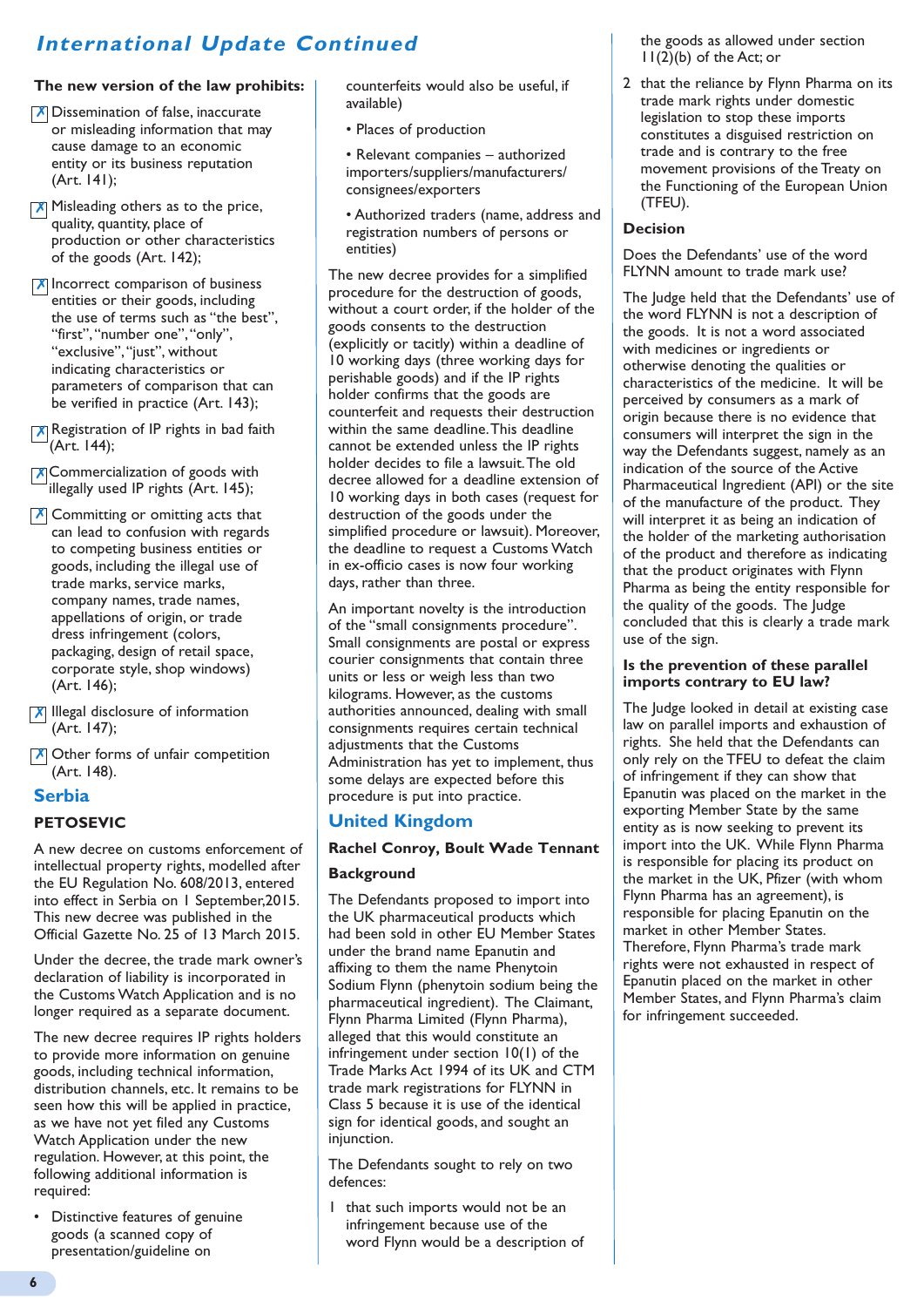### **Members News**

#### **New Members**

We are delighted to welcome the following new members to the Group:

**Birgit Müller** of Klinger & Kollegen, Munich, Germany Birgit.mueller@klinger-iplaw.com

**Ekaterina Vershinskaya** of Gowlings International Inc., Moscow, Russia Ekaterina.vershinskaya@gowlings.com

**Crina-Nicoleta Frisch** of Frisch & Partners, Bucharest, Romania crina.frisch@frisch.ro

**Silvia Asioli** of Jacobacci & Partners S.p.A., Milan, Italy sasioli@jacobacci.com

**Gonzalo Barboza** of Arochi & Lindner S.L., Madrid, Spain gbarboza@arochilindner.com

**Timothy Kelly** of Fitzpatrick, Cella, Harper & Scinto, New York, USA tkelly@fchs.com

**Luis Quijano** of Farmaprojects SAU, Barcelona, Spain luisquijano@farmaprojects.es

**Sangeetha Punniyamoorthy** of Dimock Stratton LLP, Toronto, Canada spunniyamoorthy@dimock.com

**Eva-Maria Strobel** of Baker & McKenzie, Zurich, Switzerland eva-maria.strobel@bakermckenzie.com

**Chantal St. Denis** of O'Brien TM Services, Ottawa, Canada Chantal.stdenis@obrientm.com

**Mikkel Lassen Ellingsen** of Bryn Aarflot AS, Oslo, Norway mle@baa.no

**Richard Lally** richard.lally@trademarknow.com and **Fiachra Murphy** fiachra.murphy@trademarknow.com both of TrademarkNow, Kilkenny, Ireland

**Kandiah Palanyandy** of Kass International SDN BHD, Kuala Lumpur, Malaysia ipr@kass.com.my

**Hermann Haage** of Brandstock Services AG, Munich, Germany hhaage@brandstock.com

**Swati Bhanot** of Chadha & Chadha, New Delhi, India swati.bhanot@iprattorneys.com

**Rinita Sircar** and **Ruma Mitra** both of D. P. Ahuja & Co., Calcutta, India trademarks@dpahuja.com

**Monserrat Alfaro Solano** of Legal Print S.A., San José, Costa Rica malfaro@legalprintcr.com

**Radka Cervenkova** of Cervenka, Kleintova, Turková, Prague, Czech Republic attorneys@ckt-trademarks.eu

**Dandan Mao** of Zhongzi Law Office, Beijing, China maodd@zhongzijp.com

**Steffen Henkel** of IPAN GmbH, München-Haar, Germany shenkel@ipan.eu

**Matias Cikato** of Cikato Lawyers, Montevideo, Uruguay mcikato@cikato.com.uy

**Anna Skup** anna.skup@polservice.com.pl and **Slawomir Mazur** slawomir.mazur@polservice.com.pl both of Polservice, Warsaw, Poland

**Anna Pasiut** of Sulima-Grabowska-Sierzputowska, Warsaw, Poland sulima@sulima-trademark.pl

**Shirley Dong** of Kangxin Partners P.C., Beijing, China cnpatent@kangxin.com

**Olga Galygina** olga.galygina@patentica.com and **Olga Gribanova**  olga.gribanova@patentica.com both of Patentica, St Petersburg, Russia

**Amaya Singh** of LexOrbis, New Delhi, India Amaya@lexorbis.com

**Seda Ungur** of Deris Attorneys at Law, Istanbul, Turkey sungur@deris.com.tr

**Marcin Fijalkowski of Baker &** McKenzie, Warsaw, Poland marcin.fijalkowski@bakermckenzie.com

**Renata Piekarz** rp@aomb.pl and **Ewa Boczek** eb@aomb.pl both of AOMB Polska Sp. z.o.o., Warsaw, Poland

**Plamena Georgieva** of Dimitrov, Petrov & Co., Sofia, Bulgaria plamena.georgieva@dpc.bg

**Guillaume Fournier** of Meyerlustenberger Lachenal Attorney at Law, Zurich, Switzerland Guillaume.fournier@mll-legal.com

**Manuela Koch** of Meda Pharma S.à.r.l., Luxembourg Manuela.koch@medapharma.lu

**Ewa Skrzydlo-Tefelska** of Soltysinski Kawecki & Szlezak, Warsaw, Poland ewa.tefelska@skslegal.pl

**Floriana Aloi** of Ipso S.r.l., Turin, Italy floriana.aloi@ipsoitaly.com

**Marina Kudyzhina** of Gorodissky & Partners, Moscow, Russia kudyzhinam@gorodissky.ru

**Rupin Chopra** of S.S. Rana & Co., New Delhi, India rupin@ssrana.in

**Mauricio Hernandez** of Bufete Soni, Mexico City, Mexico mhernandez@soni.mx

**Hong Luo** of China Patent Agent (H.K.) Limited, Hong Kong, China lhong@cpahkltd.com

**Saira Bhatty** of Bharucha & Co., Karachi, Pakistan saira.bhatty@bharuchaco.com

**Pavle Meipariani** of GRM (George R. Meipariani) IP Law Office, Tbilisi, Georgia grmiplaw@gmail.com)

**Steffen Lorenz of Brand Institute Inc.,** Miami, USA slorenz@brandinstitute.com

**Marcos Lapenne** of Fox & Lapenne, Montevideo, Uruguay mlapenne@fox.com.uy

**Clémence Stahl** of Dennemeyer & Associates S.A., Munich, Germany info@dennemeyer-law.com

**Monika Stepieñ** of Dennemeyer & Associates Sp. z.o.o., Warsaw, Poland info@dennemeyer-law.com

**Jason Jones** of Fross, Zelnick, Lehrman & Zissu P.C., New York, USA jjones@fzlz.com

**Klaudia Miszta**l of Balder IP, Madrid Spain kmisztal@balderip.com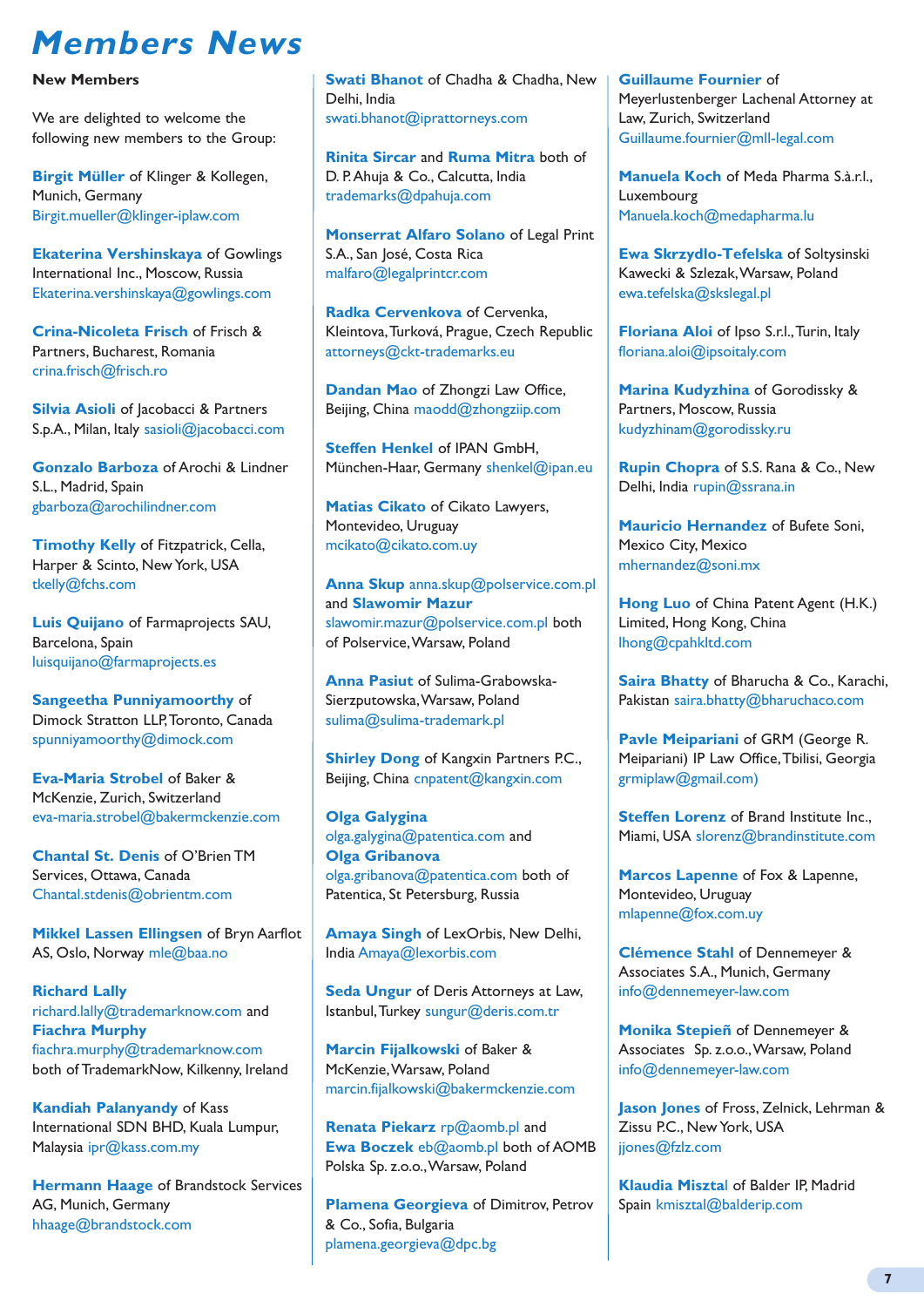### **Members News Continued**

**Heather Donald of A.A. Thornton,** London, UK hrd@aathornton.com

**Janina Voogd** of Noerr LLP, Munich. Germany *Janina.voogd@noerr.com* 

**Janne Britt Hansen** of Kromann Reumert, Copenhagen, Denmark jhs@kromannreumert.com

**Raul Villavicencio Bedoya** of Estudio Llona & Bustamante Abogados, Lima, Peru rvillavicencio@ellb.com.pe

**Helena Serro** of RPmacau Intellectual Property Services Ltd., Macau Lserro@rpmacau.com

**Michelle Mei Tan** of Panawell & Partners LLC, Beijing, China michelle.tian@panawell.com

**Nikolas Gregor** of CMS Hasche Sigle, Hamburg, Germany nikolas.gregor@cms-hs.com

**Seung-Hee Lee** of Kim & Chang, Seoul, South Korea shlee7@ip.kimchang.com

**Carlos González Cortés** of Becerril, Coca & Becerril S.C., Mexico City, Mexico litigation@bcb.com.mx

**Lori Mayall** of Gilead Sciences Inc., Foster City, California, USA lori.mayall@gilead.com

**Nils Bings** of Vossius & Partner, Munich, Germany n.bings@vossiusandpartner.com

**Farzad Ahmadzada** of SMD Group, Ahrensburg, Germany ahmadzada@smd-markeur.de

**Edouard Schmitt Zur Hohe** of Schmitt & Orlov Intellectual Property Co. Ltd., Hong Kong, China al@schmitt-orlov.asia

**Katarzyna Bogadkowska** of WebTMS Ltd., Reading, UK kasia@ippo.com

**Ariela Agosin** of Albagli Zaliasnik, Santiago, Chile aagosin@az.cl

**Bukre Tolonay Oturgan** of Deris Patents & Trademarks Agency, Istanbul, Turkey btolonay@deris.com.tr

**Kherk Ying Chew** of Wong & Partners, Kuala Lumpur, Malaysia kherkying.chew@wongpartners.com

**Daru Lukiantono** of Hadiputranto, Hadinoto & Partners, Jakarta, Indonesia daru.lukiantono@bakernet.com

**Mauricio Rendon** of Abbott/ Lafrancol, Bogota, Colombia mrendon@lafrancol.com

**Michael Noth** of Times Attorneys, Zurich, Switzerland noth@timesattorneys.ch

**Roger Lush** of Carpmaels & Ransford, London, UK roger.lush@carpmaels.com

**Janhvi Chadha** of Krishna and Saurastri Associates, Mumbai, India janhvi@krishnaandsaurastri.com

**Casper Thomsen** casper@thomsentrampedach.com and **Jessica Flores** jessica@thomsentrampedach.com both of Thomsen Trampedach GmbH, Rotkreuz, Switzerland

**Timothy Stevenson** of Smart & Biggar/Fetherstonhaugh, Ottawa, Canada tostevenson@smart-biggar.ca

**Mercedes Londoño** of Clarke Modet & Co., Santiago, Chile mlondono@clarkemodet.cl

**Alexandra Tironi Guerra** of Abbott/ CFR Pharmaceuticals S.A., Santiago, Chile atironi@difrecalcine.cl

**Erika Wishaupt** of Dechra Veterinary Products, Bladel, The Netherlands Erika.wishaupt@dechra.com

**Joanna Conway** of Norton Rose Fulbright LLP, London, UK Joanna.conway@nortonrosefulbright.com

**Pawel Borowski** of Kochański, Zięba & Partners, Warsaw, Poland p.borowski@kochanski.pl

**Jan Tamulewicz** of Katten Muchin Rosenman LLP, New York, USA jan.tamulewicz@kattenlaw.com

#### **Moves and Mergers**

**Sonia Elkrief** has established her own business. She can now be contacted at soniaelkrief@reseau-bugnion.ch.

**Mark Hiddleston** has left Elkington & Fife to establish his own business, Hiddleston Trade Marks in Sevenoaks, Kent, UK. Mark can be contacted at mark.hiddleston@hiddlestons.com

**Maria Kyriakou** has left Markides, Markides & Co. and joined Makylo IP Services in Nicosia, Cyprus. Maria can be contacted at info@makylo.com

**Maria Del Pilar Troncoso** has left Troncoso Y Caceres to join Troncoso Leroux in Santo Domingo, Dominican Republic. Maria can be contacted at mptroncoso@troncosoleroux.do

Please remember to let us know of any changes to your contact details. You can notify me either via the PTMG website www.ptmg.org or directly to Lesley@ptmg.org or by writing to me at Tillingbourne House, 115 Gregories Road, Beaconsfield, Bucks, HP9 1HZ

Lesley Edwards PTMG Secretary

> The PTMG Management Committee would like to remind members that certain best practices surround privately arranged events taking place during the Spring and Autumn conferences. Such events must be arranged in advance and receive prior approval from Lesley Edwards. Advertising material must not make use of the PTMG trade mark and flyers or invitations are not to be distributed during the conference itself.

> At the Spring conference, such events should be limited to the Monday morning and lunchtime, allowing delegates sufficient time to return to the conference hotel and register prior to commencement of the conference. At the Autumn conference, they should be limited to the Wednesday evening, to commence at such a time which will not require delegates to leave the Welcome Reception before 8.00pm or subsequent to the closure of Conference.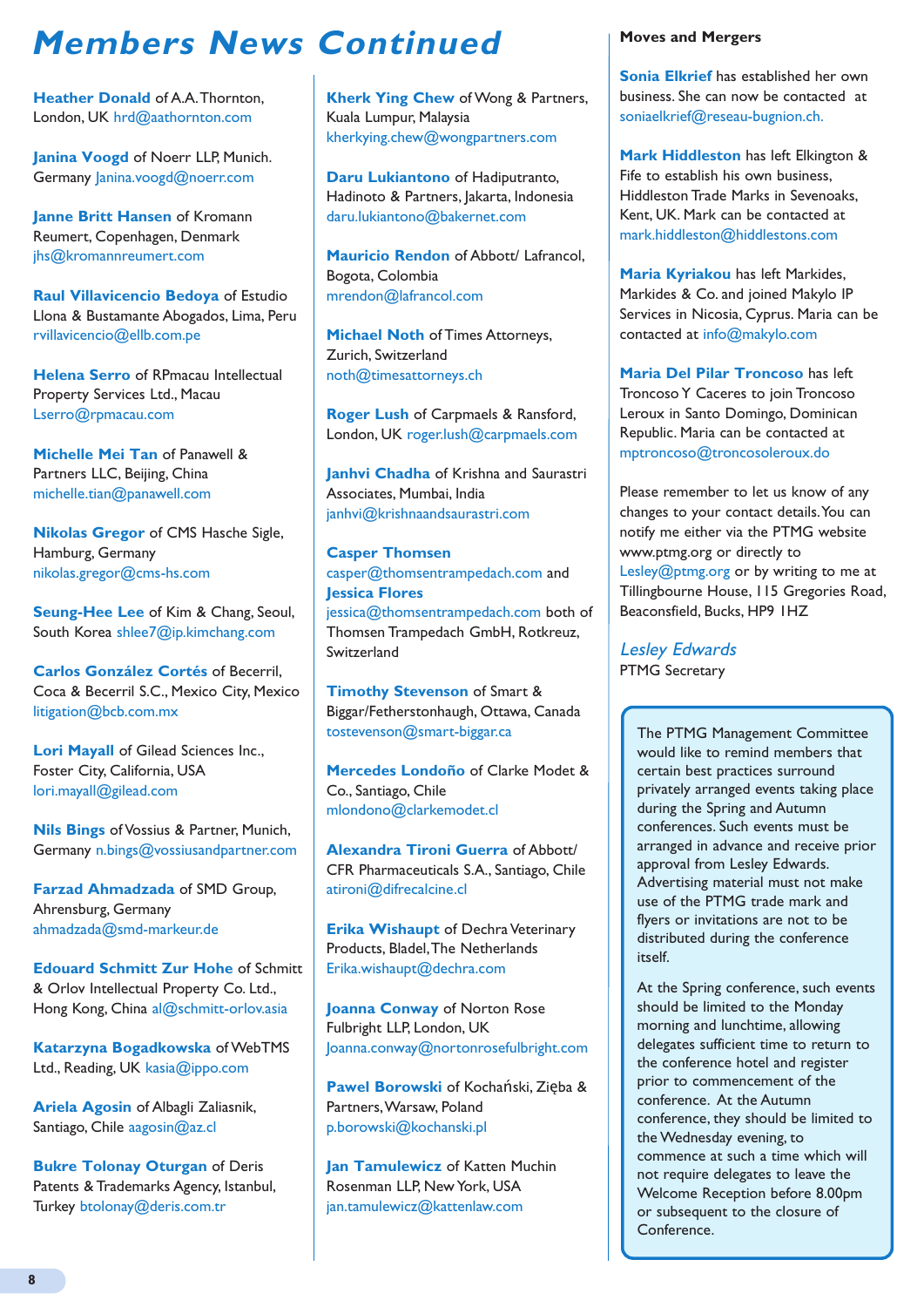### **PTMG 91st CONFERENCE** -**WARSAW 2015** A Polish Rhapsody - Stay Tuned in Pharmaceutical Trade Marks

**Jean McIvor, Partner at Spoor & Fisher, South Africa**

It was the first visit to Poland for many of the delegates who booked in time to avoid the cut-off number of the ever over-subscribed Autumn Conference. Warsaw certainly wears its heart on its sleeve and provided plenty of interest for those able to enjoy the sights other than the monumental Palace of Culture, "The Gift of Stalin", across from the InterContinental Hotel where we were based. In any event, the official programme also gave insights into our host country with Marek Lazewski's miscellany which opened the conference, and the two evening functions. As always, PTMG managed to strike the perfect balance between business, education and interest, and must be complimented on their attention to detail and their personal touch.

After the usual welcome reception at which the noise levels steadily increased with familiar greetings and the circulation of people, the first session got off to a leisurely start on Thursday morning. Our new Chairman Frank Meixner introduced himself and confessed to being a bit intimidated having to follow his formidable women predecessors. But with his own style and diplomatic skills from his former life, he suavely guided proceedings for the next two days.

> In Marek Lazewski's opening talk entitled "A Tale of Three Cities", he took us on a short and fascinating tour of Poland's history since the war which



**Marek Lazewski**

reduced Warsaw to rubble, from communism and a central economy to the modern free market era and the city we see today. These changes in the landscape have been mirrored by changes in the legal landscape but it is still very much a system in transition with some lingering suspicions towards intellectual property rights illustrated, for example, by resistance to brand extension. What he did stress was the Polish love of brands as the economy has moved from the grey communist era to the colourful world of

trade marks representing a vision of a better world. He paid tribute to the iconic Zubrõwka/Bison brand of vodka, sampled by some the evening before, and its distinctive grass straw contained in the bottle.



The next speaker was the youthful Nicolas-David Lair who delivered a cracking Founder's lecture and it was a pity that Derek Rossiter in whose honour it was

**Nicolas-David Lair**

given, could not be there to hear it firsthand as much of Nicolas-David's French "expressionism" would not be as apparent from a reading of his paper. The lecture was entitled "Private Labels in OTC" (or "How to make money") and provided a dense and well researched overview of the problem of lookalike OTC pharmaceuticals where "the enemy" is often one of the brand owner's large customers. He conducted a thorough survey of the position in the USA, European jurisdictions, Canada, Australia and South Africa, and the different legal approaches followed, largely unsuccessfully, because of the absence of confusion which makes it difficult to take action against this "parasitic" practice. The talk was well illustrated with many examples and slides of store shelves which demonstrated the problem. This report cannot do justice to this truly excellent paper and you are urged to read it in full on the PTMG website.

Trade Secrets, or "the 4th IP right", was the next topic handled in two parts with Barbara Kuchar sketching the EU regime, and Mathew Lombard



dealing with the **Barbara Kuchar** US position. Some interesting statistics about the misappropriation of trade secrets and confidential information emerged, with employees, ex-employees or business partners being responsible for the vast majority of breaches, and the problem is on the increase in the "paperless age" with so much information ironically now more accessible in its digital form than before, to unscrupulous parties. Yet, as Mathew pointed out, most companies spend more on coffee than on securing web applications.

Barbara traced development of the law in Europe from Article 39.3 of TRIPS through to the draft European Directive, due to have its first reading before the European Parliament in November. In the process, she summarized the present position under the national laws of the various countries, with only Sweden having a dedicated law on the subject, and the rest largely relying on the common law, tort law or unfair competition. This certainly highlighted the need for a uniform

approach but there is still controversy around how to legislate in this area. She then took us through the provisions of the Directive in some detail.



Mathew dealt with both civil **Mathew Lombard** 

liability and criminal liability under the Economic Espionage Act. After piling up the evidence of data breaches in major companies recently which was certainly a call to action, he also gave useful background on the reasons for keeping something a "trade secret" rather than protecting it in other ways such as through registration. Both speakers provided good advice on best practice and a host of steps and actions which should be taken to restrict access, to manage and segregate information, to have confidentiality or non-disclosure agreements in place, but also to review these regularly as employees move up the promotion ladder, and so on.

The next two papers had a regional focus with David Aylen dealing with Developments in Russia, and Scott Palmer discussing Challenges and Opportunities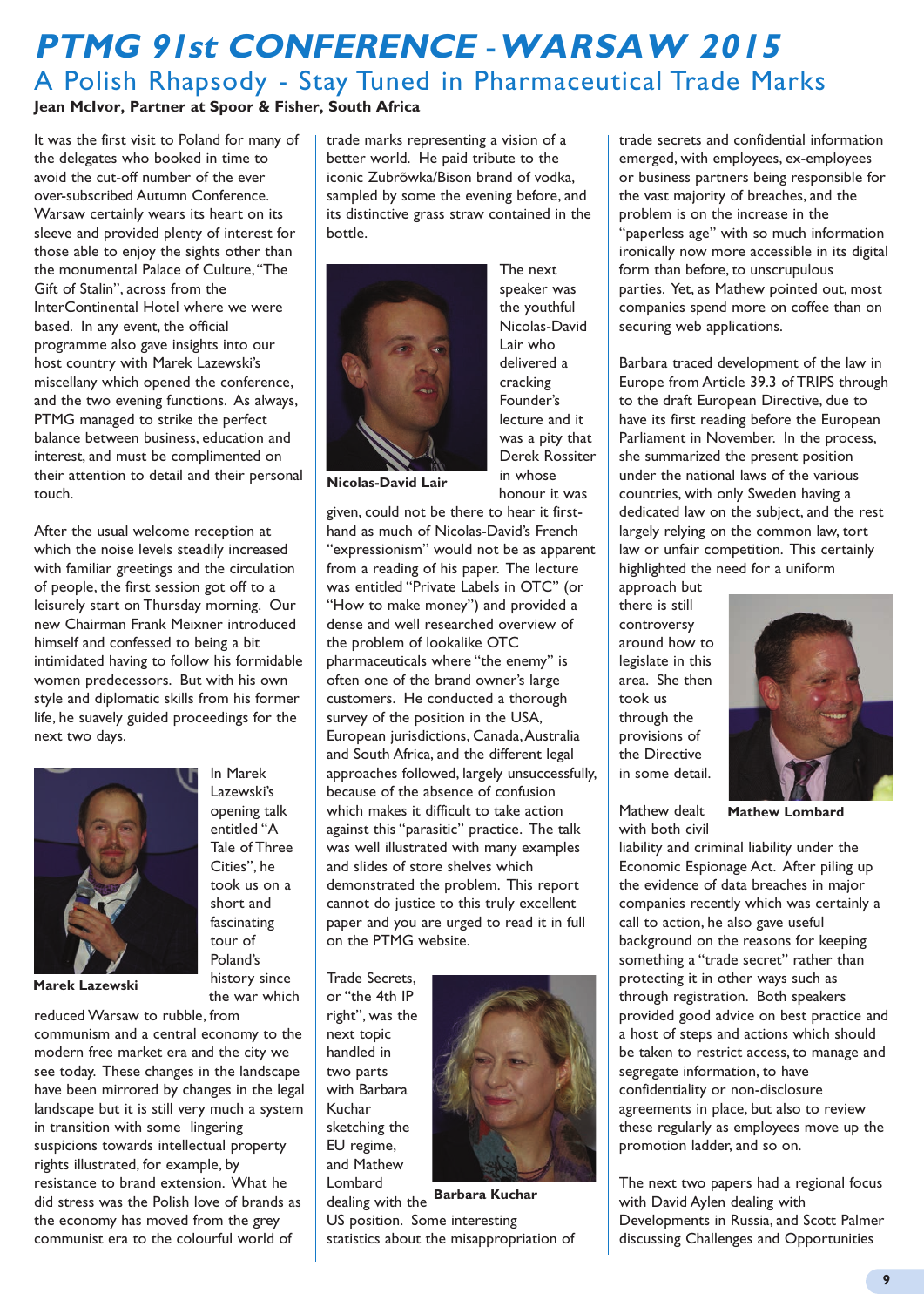

**David Aylen** 

consumers, its trade mark law and system, regulatory framework for pharmaceuticals, recent IP case law, and the Pharma 2020 programme to grow the local pharmaceutical industry. It was interesting to hear that parallel imports are presently illegal and that counterfeits (unofficially about 50% of OTC products) and unregulated on-line pharmacies abound. He also dealt with the newly formed Eurasian Economic Union (EAEU) and the common market which it introduces in January 2016, including for medicines and medical products and devices, with a single customs union and harmonized control and supervision over such products.



then spoke on the "mixed bag" of changes to the law in China, some good and some not so good, such as the removal of appeals from failed oppositions,

Scott Palmer

**Scott Palmer**

the need for both parties to apply jointly for an assignment recordal through the same agent and the retention of the 15 day period for response to a rejection. Of special interest to brand owners was his very good analysis of possible remedies in the case of trade mark "hijacking" which made it apparent that despite some small signs of change it is still very difficult for the owner of anything but a truly "famous" mark to successfully challenge a bad faith filing. Good news included increased penalties for counterfeiting especially involving pharmaceuticals, and the expansion of liability to accessories to the main infringement. The talk was full of useful tips on issues such as multiclass filings.

After this look East the focus moved back to Europe with Chris McLeod on the topic of European practice on likelihood of confusion, aptly sub-titled "More or less

under China's new trade mark regime. described his "tapas" and gave a good summary of Russia today, its 140 million pharmaceutical the

David

talk as a

hungry

confusion for pharmaceutical trade marks?". Especially for the benefit of non-Europeans he described Convergence process in general and the other study areas being



tackled to try and remove inconsistencies, before homing in on Convergence Paper 5. This aims to address the different approaches of OHIM and the national offices on assessing weak components in the likelihood of confusion comparison, which has resulted in different interpretations and outcomes. Chris dealt specifically with pharmaceutical trade marks which contained descriptive or non-distinctive elements, and the weight to be accorded to these in the comparison of marks of low distinctiveness, for likelihood of confusion. This is always best illustrated by concrete examples and audience participation was called for, a good move at the end of an intensive day, as we ran through recent rulings on pharmaceutical marks found to be confusing or not, but with no clear pattern emerging. Not surprisingly then that, while widely endorsed, CP5 is still a work in progress after nearly eight years, and the common approach it reaches for is yet to be achieved.

After this very full day and in perfect weather the delegates were able to enjoy a guided pre-dinner stroll through "old" Warsaw before ending up at The Kubicki Arcades beneath the Royal Castle, where traditional Polish food, music and dancing were on the menu.

The second day of the conference commenced with the very topical (in light of the recent VW emissions debacle and the FIFA scandal) subject of Reputation and Crisis Management which, we learned, requires a seamless partnership between media and legal so it made sense that the subject was approached in this way. Richard Meredith spoke on the PR dimension and Tim Pinto on the legal dimension. Richard, with the aid of excellent slides, as could be expected from a communications consultant, took us rapidly through the issues. He pointed out that companies, unlike government, are not having to deal with constant crises, and so are not always set up to do so and, when the need arises, there must be an action plan and ideally a CEO who

is groomed as a good communicator. He analyzed what the reputation of a business depends on and then the world within which we find ourselves where media reporting is



**Chris McLeod Richard Meredith**

constant and issues move very fast, where companies are less trusted and more questioned than before, where thanks to technology, news is no longer in the hands of the traditional media, and where consumers of media now have short attention spans. In the end, the message was that the court of public opinion is more important than the court of law and that it is less about the issue itself than how it is handled. All of this was peppered with real life examples so the subject was really brought alive for us.

This was complimented by Tim Pinto's clear exposition of the law which seldom, if ever, involves the comfort zone of trade mark law, but instead defamation



and the various

defences to it (a mine field), and the requirement of "serious financial loss" under English law or "serious harm to reputation" for an individual. He touched on the role of legal throughout reputation management, from being included in the crisis team, to the post publication phase, and also, the options available at each stage and the differences between the European situation and the position in the USA where the right to free speech is very powerful. It was interesting how digital media, and particularly social media, have now become the main arena for harm to reputation, and the means of managing it, including take downs, apologies and corrections, and where traditional means such as threatening letters of demand, will only be posted online and backfire on the rights holder.

After this, we moved back to the Polish legal system with a talk by Karolina Marciniszyn on the court system and preliminary injunctions in infringement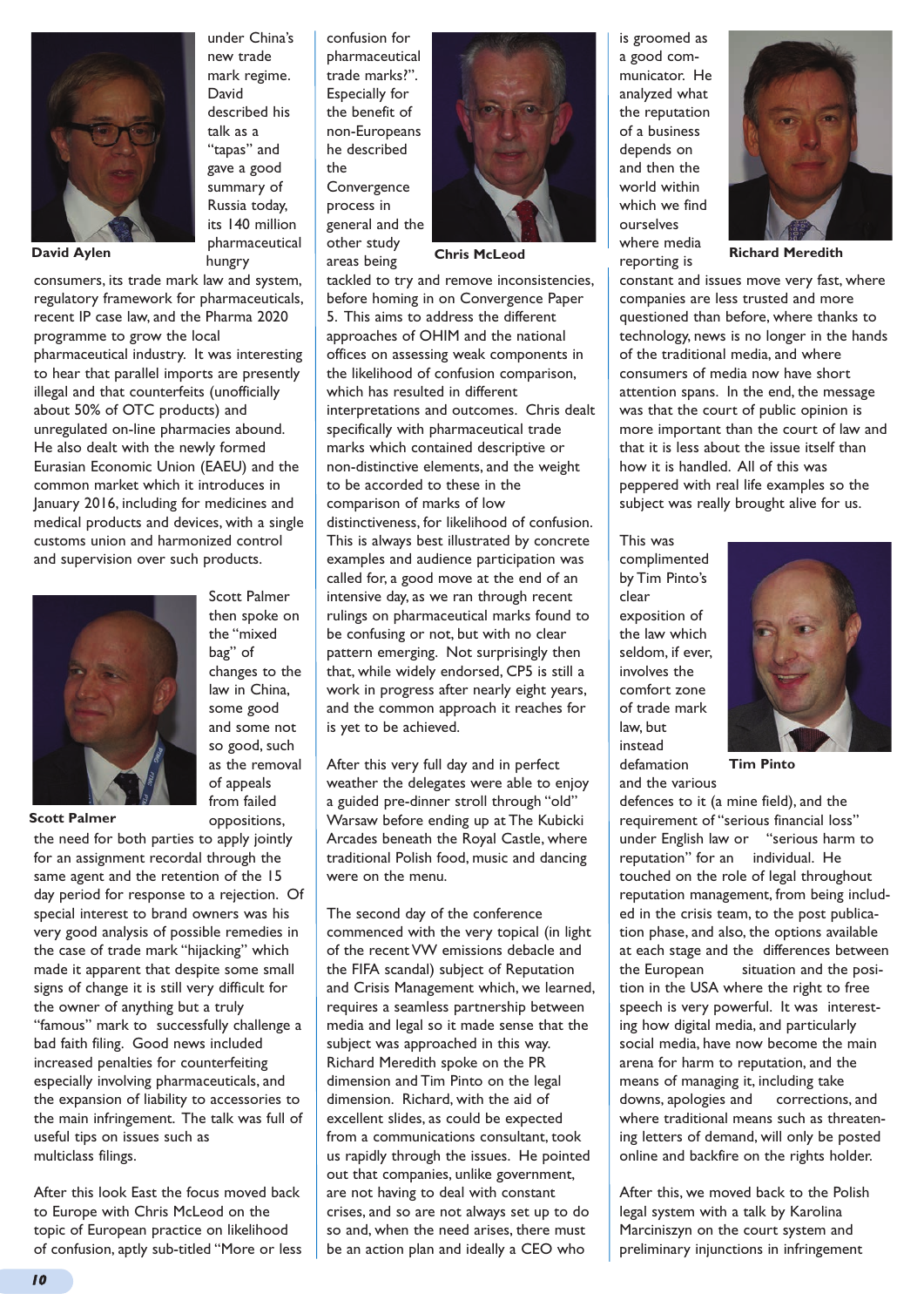

situations. Karolina provided a useful introduction on the enforcement of IP rights through administrative, civil and criminal organs before

**Karolina Marciniszyn**

going into more detail on preliminary injunctions: who can apply, the court which has jurisdiction, the time lines, the need for an "economic interest" in Poland and the like. A lot of practical advice was given about letters of demand, security for costs and enforcement generally.

The topic of counterfeiting is always a "catchy" one and this time Sophie Molle of the World Customs **Organisation** (WCO) approached it from the perspective of "Customs



**Sophie Molle**

Armoury in the fight against counterfeits". Her passion for her work was evident as she highlighted the important role played by WCO's members in 180 countries, with 70% of all seizures of counterfeits in this \$1.7 trillion "industry" being made by customs officials. Her focus was on developing countries where IP legislation is often deficient, where customs work is all about revenue collection rather than stopping counterfeits, and where officers are under resourced and corruption is prevalent. She took us through Operation Biyela conducted in 23 ports in Africa, where a significant number of pharmaceutical counterfeits were intercepted. The main purpose of the talk was to promote the new IPM mobile tool which connects rights holders and customs to provide real time communication, operational information, news alerts and ongoing training. The value of immediate communication with officials on the ground, especially in countries where mobile communication is the only viable option, was clear to see. She concluded with a live demonstration of the IPM app which was most impressive. After lunch came the always engaging subject of "The trade mark significance of colour for pharmaceuticals", which provoked the most

questions and comments of the conference. Adrian Smith gave a really excellent talk and concluded that colours communicate and in practice have branding significance. But



**Adrian Smith**

they remain difficult to protect as trade marks with apparently only 271 CTM registrations for colour marks, and only 20 of these in class 5 and 6 in class 10. Reference was made to the work of the Neuro-Psychologist Christian Scheier showing that colours, more than words or letters, are strong and important "diagnostic cues" for consumers. Adrian also gave a useful summary of European jurisprudence from the Libertel case to more recent CTM cases including some on pharmaceuticals. He also touched on the Specsavers case and CP4 which suggest that registration for a black and white mark does not afford protection as wide as previously understood, and that brand owners need to seriously consider registration in colour as well. Inconsistencies make it quite difficult to furnish advice in this area but Adrian urged brand owners to keep pushing the boundaries, as there is certainly a place for these marks.



**PTMG Conferences** always cover more than simply trade mark law questions but also look at industry issues, and this year's contribution was by Sergio Napolitano,

**Sergio Napolitano**

director of Legal Affairs at the European Generic and Biosimilar Medicines Association (EGA) with his talk on "The generics environment today". After making the point that generics constitute 55% of the market in EU, Sergio went on to explain the vision of EGA (to provide sustainable access to quality medicines for all patients in Europe), its history and activities and where it fits into the international landscape through its co-operation with WHO and anticounterfeit organisations. He gave interesting insights into the economics of

generics, how Europe's ageing population provides a major challenge which requires the balancing of public health and intellectual property interests. He profiled the increasing market share of generics in the treatment of common diseases such as hypertension and diabetes and showed how generics, biosimilar and value added medicines contribute by increasing patient choice and lowering cost, so much so that, in the field of chronic diseases, patient access doubles while spending stays the same.

The final slot of the conference was appropriately less academic as John Ward of Alcon gave us a personal insight and humorous account of the word of Alcon and his role in



**John Ward**

it. He noted how even the narrow field of ophthalmic care provides a diverse, and hence stimulating and rewarding, field of practice involving developing names in house and managing a portfolio of around 25,000 marks. In the course of this, and with eye catching slides, he educated us on ophthalmics and medicines and devices in this field, and also trends he has noticed such as the increased filings in class 10 for medical devices, and the role that "big data" and mobile technology are now playing.

In the closing exchange, Sue Evans thanked the Chairman on behalf of the delegates and coined the phrase "the magic of Frank Meixner". A few hours later we were whisked away to the National Opera for a splendid dinner to round things off at which we were royally entertained by opera favourites performed in our midst by local opera stars. Thank you to the PTMG organizers for another successful and memorable conference.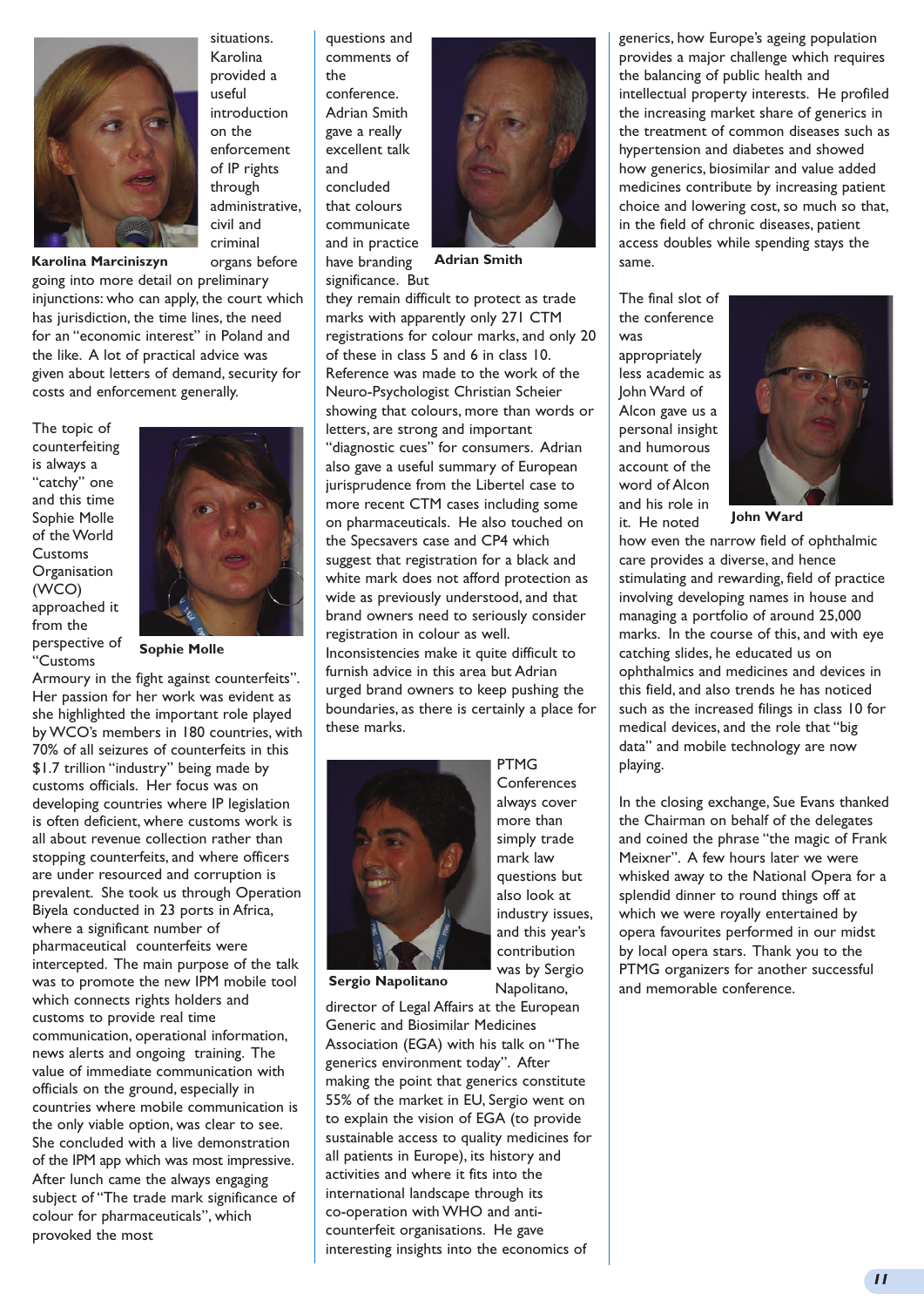### **Trans-Pacific Partnership Agreement: What does it mean for Trade marks?**

#### **Bridie Egan, King & Wood Mallesons**

#### **Background**

After years of negotiations and much fanfare, the final text of the Trans-Pacific Partnership Agreement (TPP) was signed on 4 October 2015 by 12 countries: Australia, Brunei, Canada, Chile, Japan, Malaysia, Mexico, Peru, New Zealand, Singapore, the United States and Vietnam.

As you are no doubt aware, the TPP is a blockbuster free trade agreement which intends to drive growth across the 12 economies and establish a trade and investment environment which is more predictable and transparent. The TPP is not yet a done deal – each of the 12 countries need to sign and ratify the final text pursuant to their national procedures. The US is the main concern, with many commentators expressing doubt that the US Congress will give the final text the green light.

The Intellectual Property chapter contains provisions which are largely reflective of the Agreement on Trade-Related Aspects of Intellectual Property Rights (TRIPs) but which can be seen to extend rights in certain areas. Pharma brand owners will likely welcome the changes in this regard. Most signatory countries will not need to

make any noteworthy changes to their trade mark regime in order to comply with the provisions.

#### **Snapshot of the trade mark provisions**

- **No country may require that a sign be visually perceptible.** The TPP extends the scope of signs that are registrable as trade marks beyond the scope set by TRIPs. This provision specifically states that each country shall make best efforts to register scent marks, but also that countries may require a concise and accurate description and/or a graphical representation.
- **Collective and certification marks must be protectable as trade marks.** Collective and certification marks are not defined under the TPP however the meaning of each is well known.
- **Trade mark Owners' exclusive rights extend to 'related' goods or services**. This provision extends the scope of protection under TRIPs by replacing 'identical or similar goods or services' with 'related goods or services'. The provision grants owners the right to prevent third parties from

using identical or similar signs in respect of related goods or services.

- **Well-known trade marks.** The TPP specifically states that registration is not a pre-requisite for determining that a trade mark is well-known, otherwise the provisions in respect of well-known trade marks mirror those under TRIPs.
- **Remedies.** The TPP requires countries to provide civil remedies and border protection mechanisms for trade mark infringement by provisions which are broadly in line with the TRIPs Agreement. However, the TPP arguably goes one step further in respect of the scope of activities for which criminal procedures and penalties are required. The TPP requires countries to provide criminal procedures and penalties for wilful trade mark counterfeiting on a commercial scale, which is reflective of the requirements under TRIPs. However, the TPP goes on to provide an expansive definition of commercial scale which includes: acts carried out for commercial advantage or financial gain and significant acts, not carried out for commercial or financial gain, that have a substantial prejudicial impact on the rights owner in the marketplace.

### **BIO is a descriptive component, but not fatally so, according to the General Court**

#### **Chris McLeod, Elkington and Fife LLP, London**

In case T-262/14 Bionecs GmbH v OHIM (26 November 2015), the General Court has considered the descriptiveness of the term BIO and its effect on similarity between marks.

In February 2012, Bionecs GmbH applied to register BIONECS as a CTM for goods in international class 5. In April 2012, Fidia farmaceutici SpA opposed the application on the basis of an earlier International Registration of BIONECT designating Austria, the Czech Republic and Poland and covering "pharmaceutical preparations used in tissue repair".

In April 2014, OHIM's Opposition Division upheld the opposition because the goods were identical or similar, the BIO element was weak, the marks were visually and phonetically similar because of the common element BIONEC and conceptually similar to some extent because part of the relevant public, i.e., medical professionals, would understand the

#### meaning of BIO.

In June 2013, Bionecs appealed against the decision and in February 2014 OHIM's Fourth Board of Appeal dismissed the appeal, essentially agreeing with the Opposition Division, adding that, despite the descriptiveness of BIO meaning that the earlier mark may have a below average distinctive character, the near identity of the marks and the similarity between the goods meant that there was a likelihood of confusion.

The General Court judgment centred on the following customary issues:

- 1. The relevant public which would have a heightened level of attention when choosing the goods in question.
- 2. The goods which were similar because they were of the same nature, had the same purpose and had partially identical distribution channels, including pharmacies.

3. The marks – unsurprisingly, the Court held the marks to be visually and phonetically highly similar, and, given the descriptiveness of BIO, that conceptual similarity would play a limited role in the assessment of the likelihood of confusion.

The Court therefore upheld the Board of Appeal's decision, concluding that, despite the high level of attention of the relevant public, and the descriptiveness of BIO, the other similarities established a likelihood of confusion between the marks.

This judgment is in line with OHIM's CP5, the Common Practice on "Relative Grounds – Likelihood of Confusion (Impact of non-distinctive/weak components)" because BIO was not the only common element between the marks. The overall visual and phonetic similarities were sufficient for there to be a likelihood of confusion.